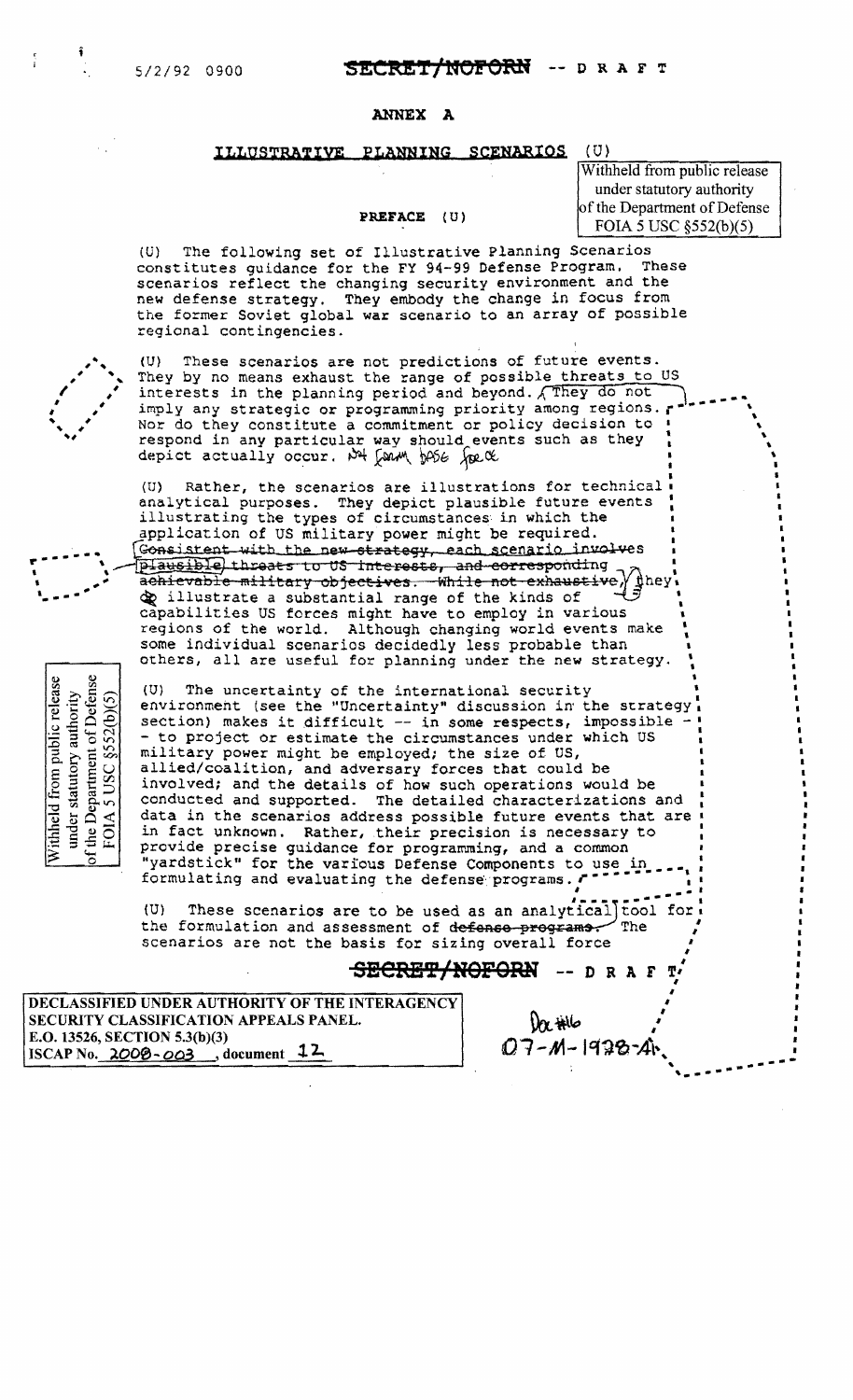Withheld from public release under statutory authority of the Department of Defense FOIA 5 USC §552(b)(5)

5/2/92 0900

under statutory authority<br>the Department of Defense

the Department

 $52(b)(5)$ 

 $\mathcal{S}$ 

**SC** 

 $\overline{5}$ 

FOIA

Withheld from public release

### SECRET/NOFORN  $D$   $R$   $A$   $F$   $T$

structure or the Base Force -- the overall force is sized to support the elements of the new defense strategy. Rather, these scenarios enable planners and programmers to examine defense programs for appropriate levels of combat power, mobility, readiness and sustainment, The FY 94-99 Program Objectives Memoranda should (within fiscal guidance) reflect requirements derived largely but not solely from this scenario set. Although these scenarios focus primarily on Crisis Response and, in one case, Reconstitution, each of the four elements of our strategy involve other requirements which are not fully addressed in this scenario set and yet require programming actions and analysis -- for example, strategic deterrence, forward presence, and operations in widely varying climates and terrains.

 $(U)$ This scenario set is not intended to constrain planners. from adjusting to future changes in the strategic environment. Subsequent to its publication as guidance for formulation and assessment of the FY 94-99 program, continued. evolution in the strategic environment, or emerging requirements for scenarios for other applications, may require the development of additional or more detailed scenarios. If necessary, the data presented in this set should be updated for future applications until superseded by the next DPG scenario set. However, strategic concepts and assumptions presented in this scenario set should generally be retained in any scenarios developed for other applications.

 $\langle U \rangle$ The U.S. Forces listing in each Major Regional Contingency identifies, in addition to those forces that would be required to conduct fully effective counteroffensive operations (listed as Deploy-to-Fight Forces), extra forces (listed as Overwhelming Forces) whose optional employment would reduce US and allied casualties and achieve victory more quickly and decisively. If the NCA determined that the presence of these forces was required, major counteroffensive operations would be delayed until these forces could be delivered to the conflict.

Any detailed analysis of this DPG scenario set should  $(U)$ use the information in the more detailed version from which these scenarios were derived.

> <u> UDET WOE</u> DRAFT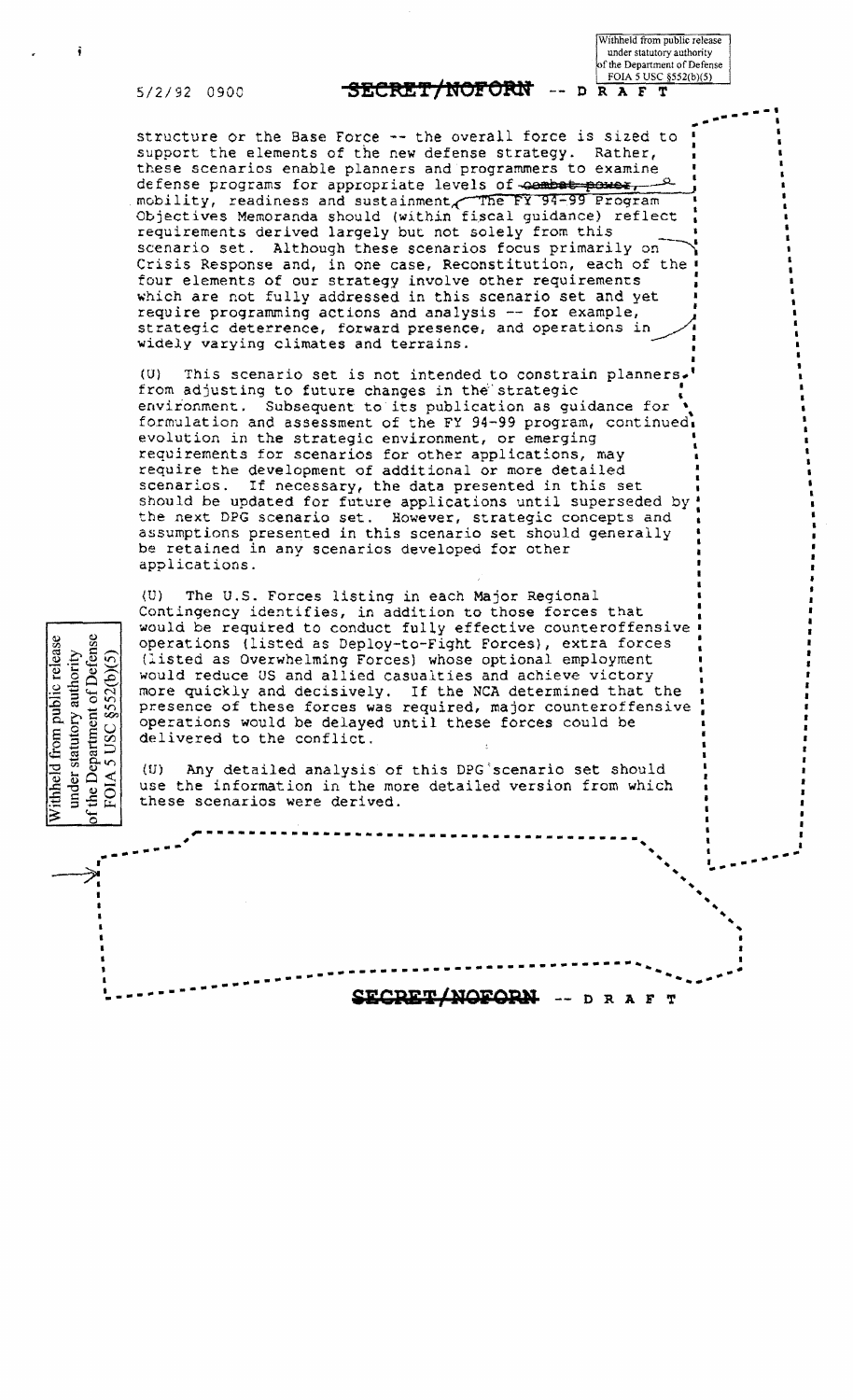÷

## 5/2/92 0900 **SECRET/NOFORN** -- **D R A F** T

## **ANNEX A**

# **ILLQSTRATIVE PLAWING SCENARIOS** (U)

### **PREFACE** {U)

(U) The fOllowing set of Illustrative Planning Scenarios constitutes guidance for the FY 94-99 Defense Program. These scenarios reflect the changing security environment and the new defense strategy. They embody the change in focus from the former Soviet global war scenario to an array of possible regional contingencies.

(U) These scenarios are not predictions of future events. They by no means exhaust the range of possible threats to US interests in the planning period and beyond. They do not imply any strategic or programming priority among regions. Nor do they constitute a commitment or policy decision to respond in any particular way should events such as they depict actually occur.

(U) Rather, the scenarios are illustrations for technical analytical purposes. They depict plausible future events illustrating the types of circumstances in which the application of US military power might be required. Consistent with the new strategy, each scenario involves plausible threats to US interests, and corresponding achievable military objectives. While not exhaustive, they do illustrate a substantial range of the kinds of capabilities US forces might have to employ in various regions of the world. Aithough changing world events make some individual scenarios decidedly less probable than others, all are useful for planning under the new strategy.

(U) The uncertainty of the international security environment (see the "Uncertainty" discussion in the strategy section) makes it difficult -- in some respects, impossible -<br>- to project or estimate the circumstances under which US military power might be employed; the size of US, allied/coalition, and adversary forces that could be involved; and the details of how such operations would be conducted and supported. The detailed Characterizations and data in the scenarios address possible future events that are in fact unknown. Rather, their precision is necessary to provide precise guidance for programming, and a common "yardstick" for the various Defense Components to use in formulating and evaluating the defense programs.

(U) These scenarios are to be used as an analytical tool for the formulation and assessment of defense programs. The scenarios are not the basis for sizing:overall force

# **SeCRB'P/NOFORH** -- D R ArT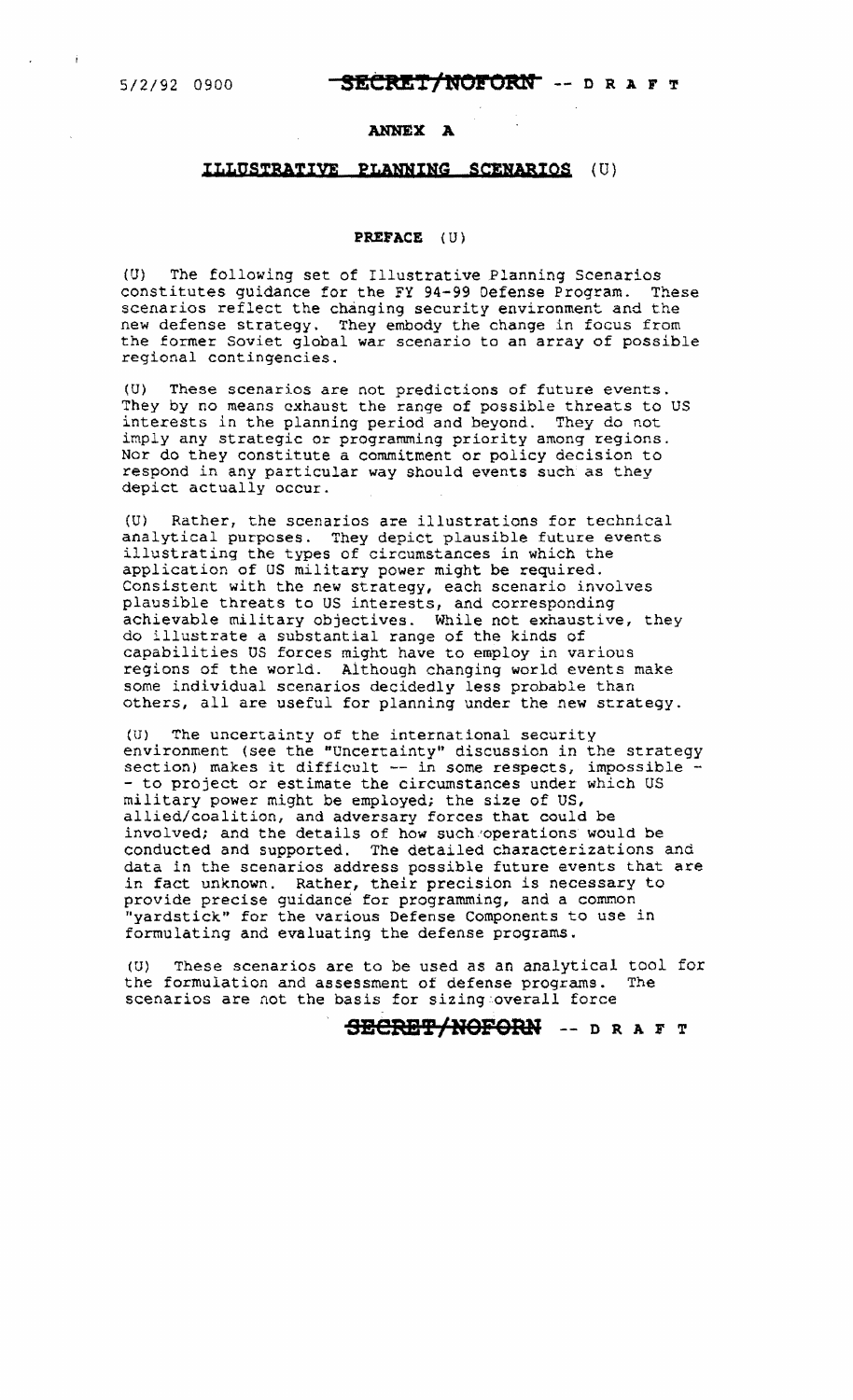$\mathbf{i}$ 

# 5/2/92 0900 **SECRET/NOFORN** -- D R A F T

structure or the Base Force -- the overall force is sized to support the elements of the hew defense, strategy. Rather, these scenarios enable planners and programmers to examine defense programs for appropriate levels of combat power, mobility, readiness and sustainment. The FY 94-99 Program Objectives Memoranda should (within fiscal guidance) reflect requirements derived largely but not solely from this scenario set. Although these scenarios focus primarily on Crisis Response and, in one case, Reconstitution, each of the four elements of our strategy involve other requirements which are not fully addressed in this scenario set and yet require programming actions and analysis -- for example, strategic deterrence, forward presence, and operations in widely varying climates and terrains.

(U) This scenario set is not intended to constrain planners from adjusting to future changes in the strategic environment. Subsequent to its publication as guidance for formulation and aSSessment of the FY 94-99 program, continued evolution in the strategic environment, or emerging requirements for scenarios for other applications, may require the development of additional or more detailed scenarios. If necessary, the data presented in this set should be updated for future applications until superseded by the next DPG scenario set. However, strategic concepts and assumptions presented in this scenario set should generally be retained in any scenarios developed for other applications.

(U) The U.S. Forces listing in each Major Regional Contingency identifies, in addition to those forces that would be required to conduct fully effective counteroffensive operations (listed as Deploy-co-Fight Forces), extra forces (listed as Overwhelming Forces) whose optional employment would reduce US and allied casualties and achieve victory more quickly and decisively. If the NCA determined that the presence of these forces was required, major counteroffensive operations would be delayed until these forces could be delivered to the conflict.

CU) Any detailed analysis of this DPG scenario set should use the information in the more detailed version from which these scenarios were derived.

# **SECRET/NOFORN** -- D R A F T

 $\label{eq:2.1} \mathbb{X}^{\mathbb{N}}=\mathbb{X}^{\mathbb{N}}\otimes\mathbb{X}^{\mathbb{N}}=\mathbb{X}^{\mathbb{N}}$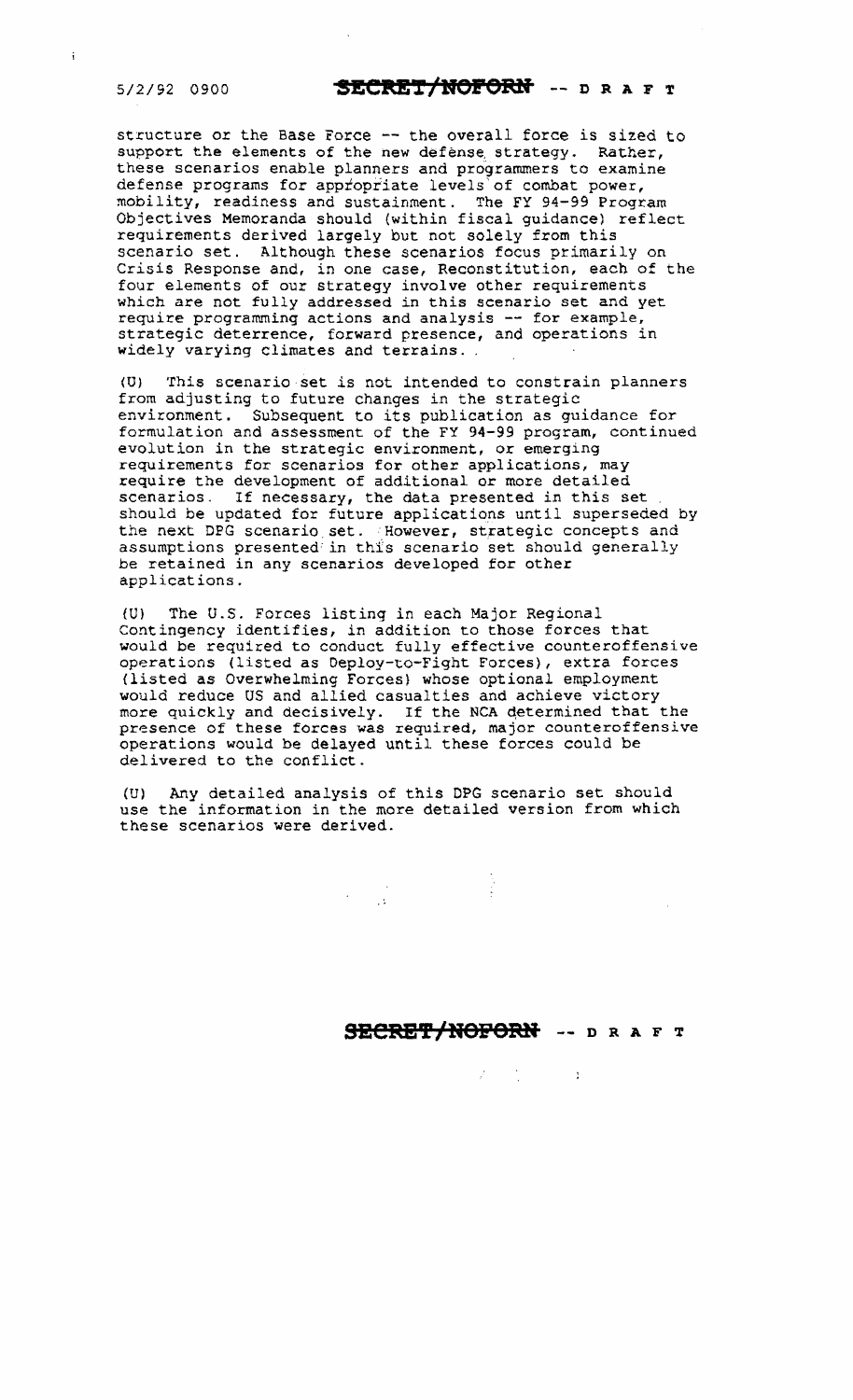# *5/4/92 1330* **SBCRBY/HOi'ORH** -- D R AFT

### **ANNEX A**

**PLANNING SCENARIOS**  $(U)$ Shotainvent adien

**PREFACE** (U)

(U) The following set of Illustrative Planning Scenarios constitutes guidance for the FY 94-99 Defense Program.

(U) These scenarios reflect the dramatically changing security environment, and our new defense strategy. The move to use of multiple scenarios is a major innovation in defense planning for a new strategic era. It supports the more flexible approach we must take to the more uncertain environment we face, and it tangibly embodies our change in focus from the former Soviet global war scenario to an array of possible regional contingencies. For years we have<br>generally assumed that regional contingencies required only "lesser-included capabilities" -- subsets of the requirements of the one massive scenario that was our focus. Now, absent the margin of safety that was provided by those larger forces, we need more nuanced examination of the broad range of possible regional requirements. These scenarios provide one basis for such examination.

(U) These scenarios are illustrations to be used for technical analytical purposes only. The scenarios:

- are not predictions of future events;
- by no means exhaust the range of possible threats to US interests in the planning period and beyond;
- do not constitute a commitment or policy decision to respond in any particular way should events such as they depict actually occur;
- do not imply any strategic or programming priority among regions; and
- are not the basis for sizing the overall Base Force structure.

While not exhaustive, the scenario set does illustrate a substantial range of the kinds of capabilities *US* forces might have to employ in various regions of the world. Although changing world events make some individual scenarios distinctly less probable than others, all are useful for planning under the new strategy.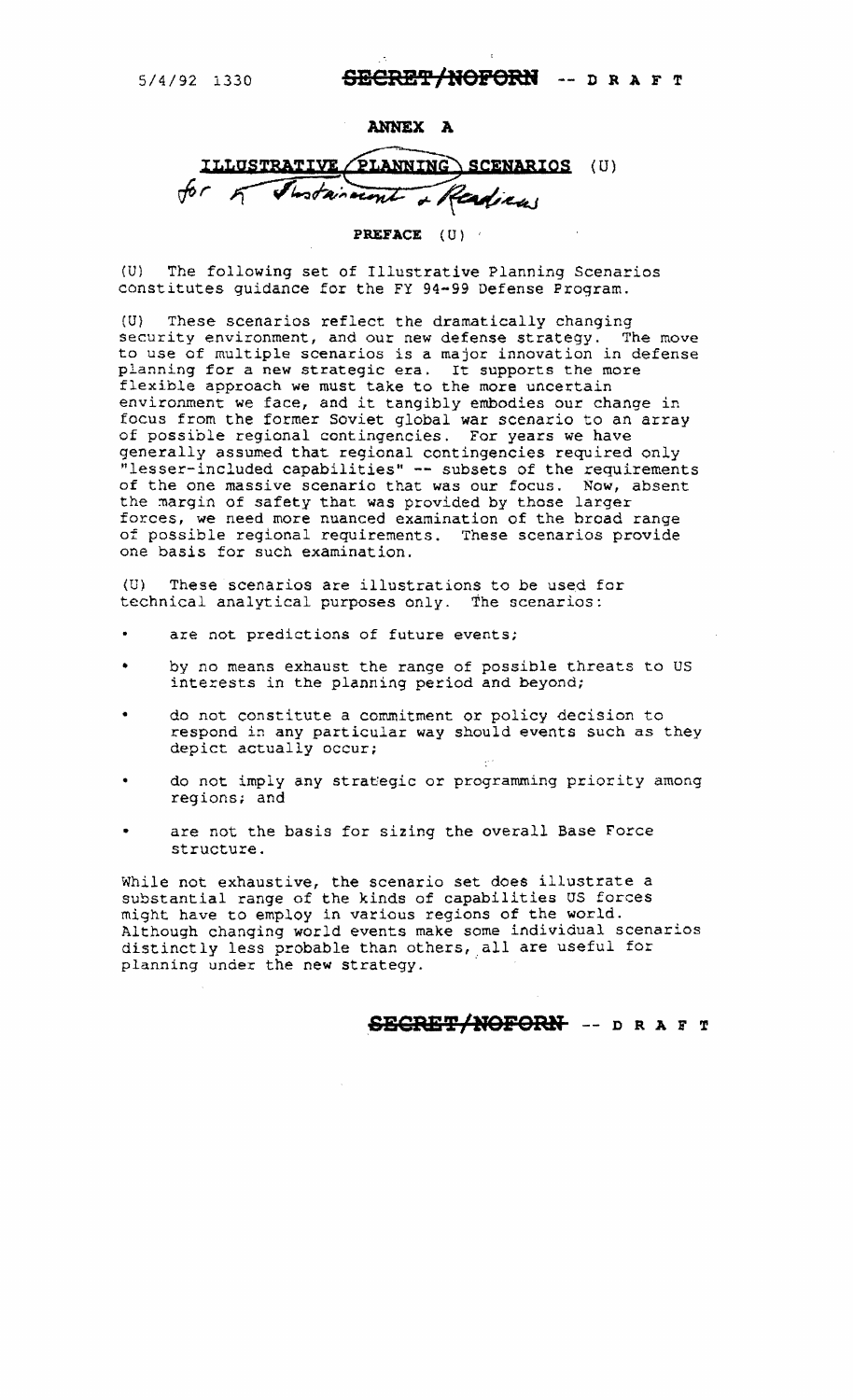$\overline{\phantom{a}}$ ~  $\mathcal{L}$  .

 $\blacksquare$ 

 $\mathbf{v}$ # #

 $\cdot$   $\cdot$ .<br>مو

I I I I I ,<br>1

~ ~ ~  $\ddot{\phantom{0}}$ # #

under statutory authority<br>the Department of Defense<br>FOIA 5 USC §552(b)(5)

Withheld from public release

! j

 $\begin{pmatrix} 1 \\ 1 \end{pmatrix}$ 

 $\begin{picture}(220,20) \put(0,0){\dashbox{0.5}(10,0){ }} \put(15,0){\dashbox{0.5}(10,0){ }} \put(15,0){\dashbox{0.5}(10,0){ }} \put(15,0){\dashbox{0.5}(10,0){ }} \put(15,0){\dashbox{0.5}(10,0){ }} \put(15,0){\dashbox{0.5}(10,0){ }} \put(15,0){\dashbox{0.5}(10,0){ }} \put(15,0){\dashbox{0.5}(10,0){ }} \put(15,0){\dashbox{0.5}(10,0){ }} \put(15,0){\dashbox$ 

I

(U) The uncertainty of the international environment (see the "Planning for Uncertainty" discussion in Section II.B. ) makes it difficult -- in some respects, impossible -- to project or estimate either the circumstances under which US military power might be employed; or the size of US, allied/coalition, and adversary forces that could be involved; or the details of how such operations might be conducted and supported. The characterizations and data in ) these scenarios depict events in decidedly greater detail than can in fact be known. Rather, the scenarios include such detail simply to provide precise guidance for programming, and a common "yardstick" for the various Defense Components to use in formulating and evaluating the defense programs.

(U) Accordingly, these scenarios are to be used as an analytical tool where necessary for the formulation and assessment of specific defense requirements and programs. In particular, these scenarios enable planners and programmers to devise and examine defense programs for appropriate levels of mobility, readiness, sustainment, and modernization, and other elements of the capability to employ decisive combat power. They thereby help ensure balance and consistency among types of forces, and across various Components' supporting programs.

(U) (Detailed analysis based on this DPG scenario set -- for example, formulation and evaluation of specific requirements where necessary  $-$  should draw as appropriate on the information in the more detailed version of the scenario set issued by \_\_\_\_\_\_\_, from which these scenarios were derived.)

(U) However/ although these scenarios focus primarily on Crisis Response (and in one case, Reconstitution), each of the four elements of our strategy involve other requirements that are not  $f_0$ divaddressed in this scenario set and yet also require programming actions and analysis -- for example, strategic deterrent forces; forward presence, including such activities as humanitarian assistance and combatting drug ( trafficking; and other crisis response requirements such as operations in widely varying climates, terrains and environments.

(U) Accordingly, the scenarios are not the basis for sizing 1 overall force structure or the Base Force -- the overall force is sized to support all the elements of the new defense strategy. Given the need, explained above, for a more strategy. Given the need, explained above, for a more<br>nuanced examination of the full range of possible regional<br>requirements facing a force now sized with less "margin of<br>error" for regional crises, the Department's analy requirements facing a force now sized with less "margin of<br>error" for regional crises, the Department's analyses should ) evaluate the level of risk inherent in carrying out the new strategy with that force in various regional'contexts. Scenarios are a useful-tool to assist such evaluation by illuminating capabilities and identifying possible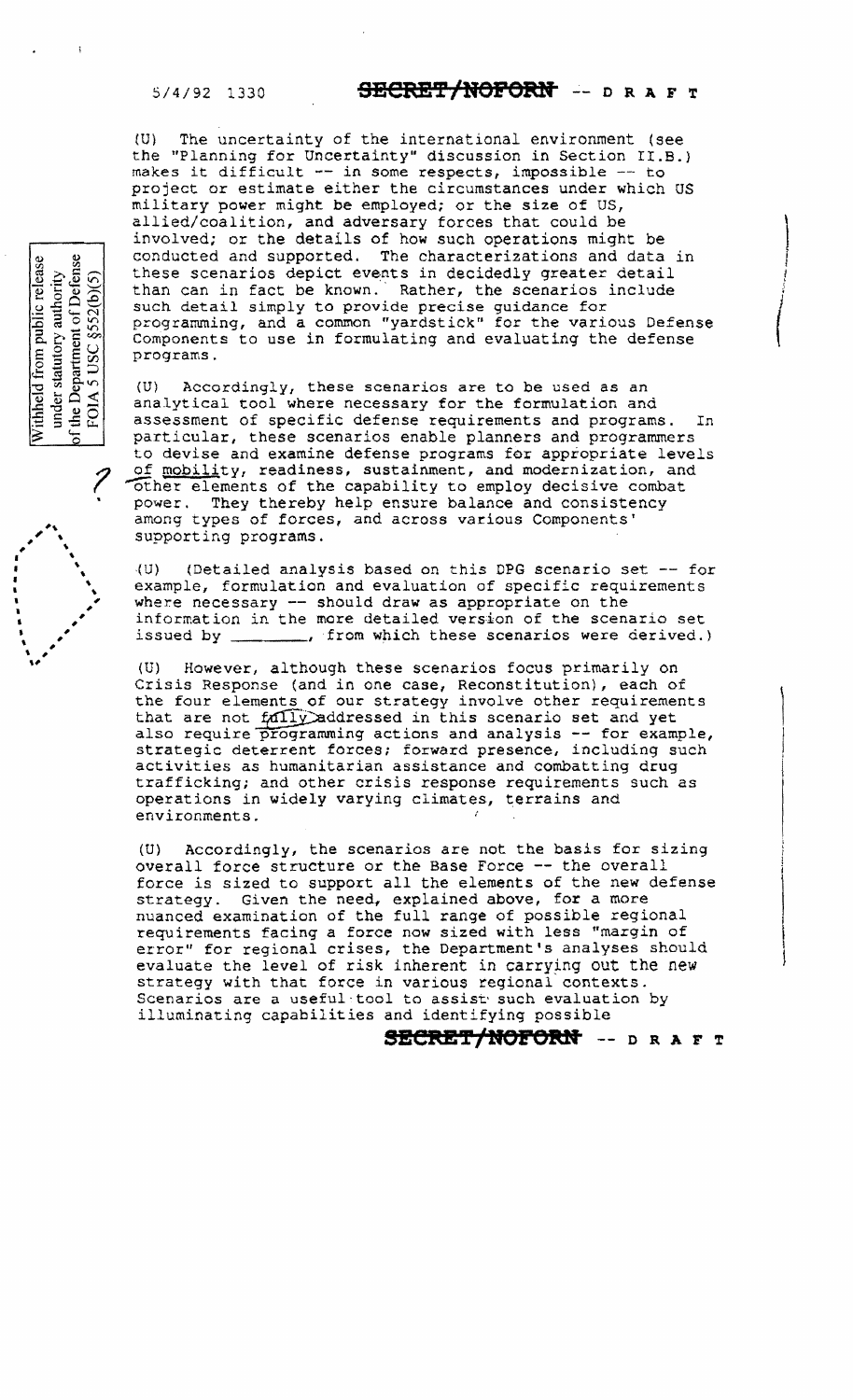### $5/4/92$  1330

### <del>-SECRET/NOFORN</del> DRAFT

under statutory authority<br>the Department of Defense<br>FOIA 5 USC §552(b)(5)

ithheld from public release

deficiencies, and by complementing -- as well as tangibly incorporating -- experienced professional judgment. But for this purpose, maximum flexibility is desirable; force capabilities should be evaluated using the widest possible range of assumptions, although we must understand at minimum how the force performs with respect to the main areas of capability required, as depicted in this scenario set.

This scenario set is not intended to constrain planners  $(U)$ from adjusting to future changes in the strategic environment or evaluating as is needed the adequacy of forces to meet other possible threats. (After this set is published and used, as guidance for formulating and assessing the FY 94-99 program) continued evolution in the strategic environment, or<br>the need for scenarios for other applications, may require the development of additional or more detailed scenarios. If necessary, the information presented in this set should be updated or revised for future applications Until superseded

by the next PPBS scenario set. Showever, the fundamental strategic concepts and assumptions underlying this scenario set -- as described in the new defense strategy and policies set forth above -- should remain the basis for any scenarios! developed for other applications.

 $(U)$ The list of U.S. Forces in each Major Regional Contingency (MRC) identifies a basic force package that would

be able to prevent the enemy from achieving his objectives to stabilize the situation; and to conduct the, where the stabilize the situation; and/or enable the arrival of additional units. (Such an additional force package that the NCA might order to the operation is also shown. These forces' employment would make the equateroffensive phase shorter and more decisive with fewer casualties, although their delivery to the conflict would entail a delay in Starting that counteroffensive (greater than the reduction in the counteroffensive's duration), during which forces in theater would continue to be subject to combat operations. For the program planning purposes of these scenarios, [do/do not] include the additional force in each scenario's programmatic requirement.

The list of U.S. Forces in each MRC includes only above- $(U)$ the-line (macro-level) combat forces, while the listings for Lesser Regional Contingencies provide somewhat more detailed information on U.S. forces. Planners and programmers should make appropriate assumptions regarding combat support and combat service support force, and below-the-line combat force, in their evaluations for capability requirements.

Lesser Regional Contingency (LRC) scenarios are provided  $(U)$ to evaluate U.S. military requirements in circumstances that demand a more rapid delivery of the complete (but much smaller) U.S. force package into theater than do MRCs. Additionally, LRCs place greater emphasis on capabilities for

SECRET/NOFORN -- DRAFT

ent of Defense<br>3 § 52 (b) (5) Withheld from public release under statutory authority of the Department<br>FOIA 5 USC §5

> Withheld from public release under statutory authority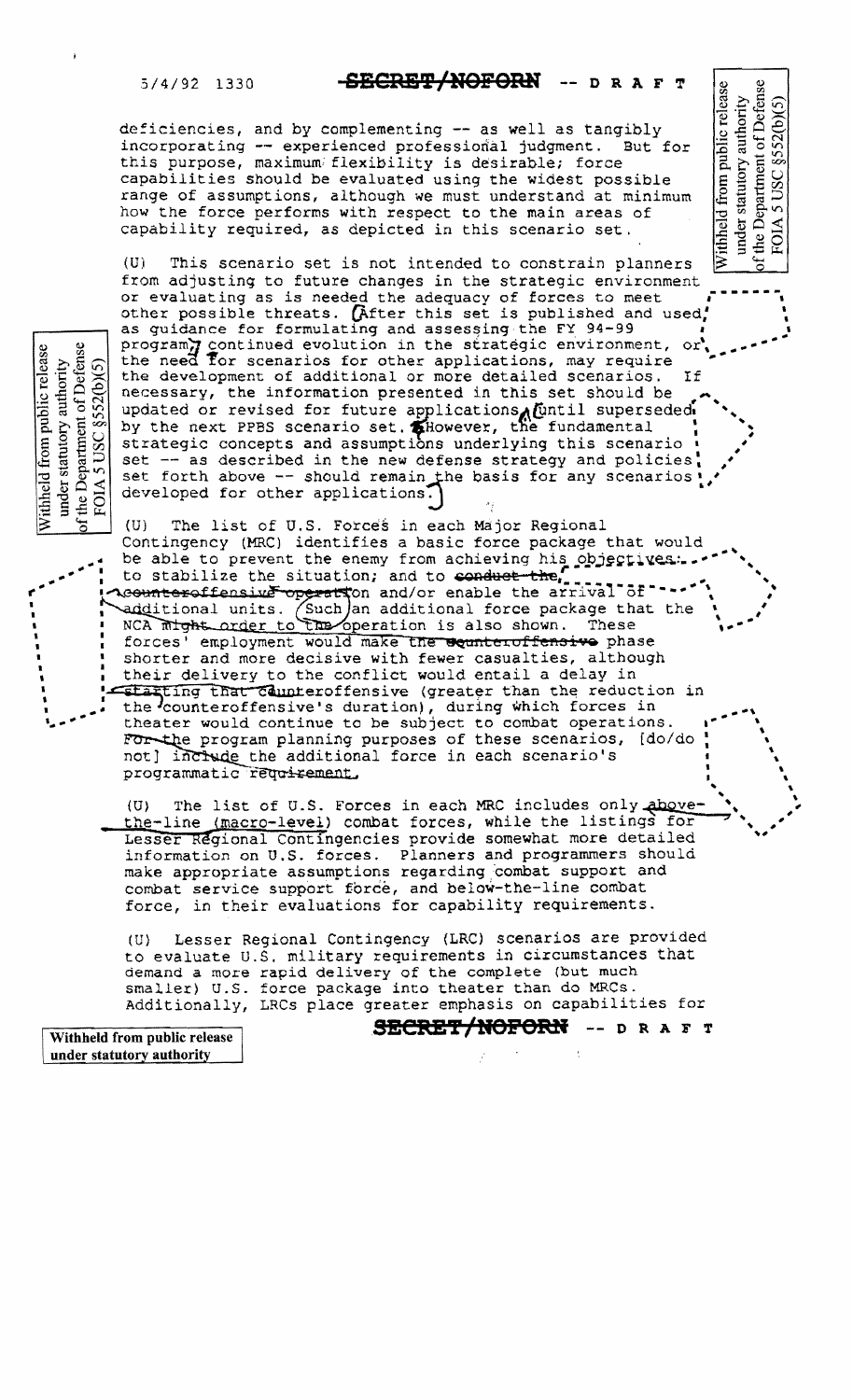# 5/4/92 1330 **SECRET/HOFORR** -- 0 R AFT

some types of operations that would be of less relative importance in MRCs -- for example, non-combatant evacuation, hostage rescue, and counter-insurgency operations.

 $1 - 11$ 

(U) A Concurrent Contingencies scenario is provided to reflect the strategy's recognition that when the U.S. is engaged, perhaps in concert with others, in responding to a substantial threat, potential aggressors in other areas may be tempted to capitalize on our preoccupation -- and that for both deterrence and defense, we must not leave undue vulnerability/ This scenario illuminates the strategic choices and tradeoffs inherent in providing adequate response capability in the event of concurrent contingencies.

(U) A Reconstitution scenario is provided to assist in planning for capabilities to build additional new forces to help preclude or respond to any future hostile adversary who might threaten U.S./allied interests on a global scale. The might threaten U.S./allied interests on a global scale. overarching aims for reconstitution strategy, and objectives for reconstitution programming, are set forth in DPG Sections II.D. and  $IV.B..$ 

# **SaCRB'l'/NOPORH --** D R AFT

 $\mathcal{L}_{\text{eff}}$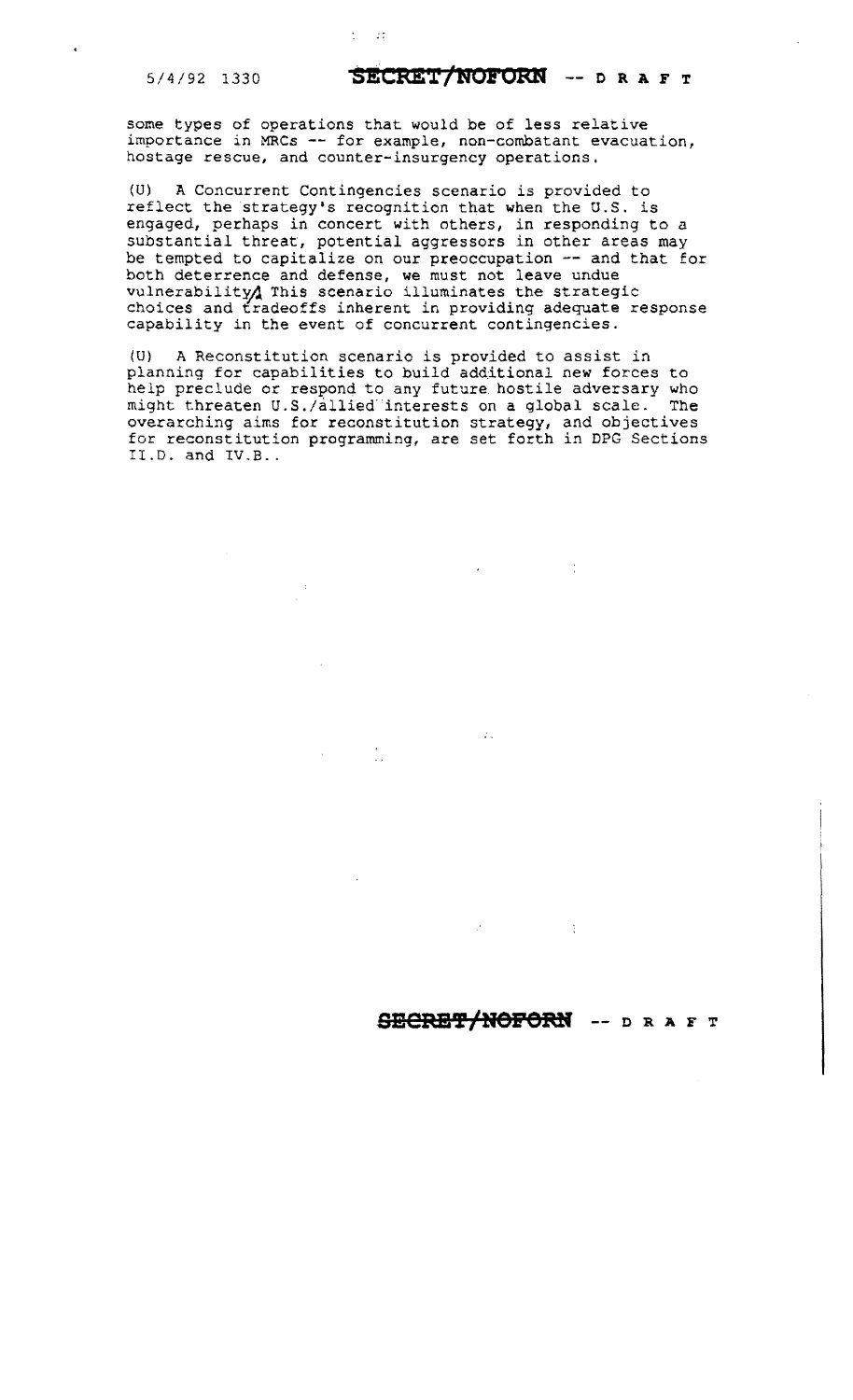5/4/92 1330

SECRET/NOFORN

א מ

### **ANNEX** A



(U) The following set of Illustrative Planning Scenarios constitutes guidance for the FY 94-99 Defense Program.

(U) These scenarios reflect Lhe dramatically changing security environment, and our new defense strategy. The move to use of multiple scenarios is a major innovation in defense planning for a new strategic era. It supports the more flexible approach we must take to the more uncertain environment we face, and it tangibly embodies our change in focus from the former Soviet global war scenario to an array of possible regional contingencies. For years we have generally assumed that regional contingencies required only' "lesser-included capabilities" -- subsets of the requirements; of the one massive scenario that was our focus. Now, **absent'**  The margin of safety that was provided by the requirements,<br>of the one massive scenario that was our focus. Now, absent<br>the margin of safety that was provided by those larger<br>forces, we need more nuanced examination of the forces, we need more nuanced examination of the broad range<br>of possible regional requirements. These scenarios provide one basis for such examination.

(0) These scenarios are illustrations to be used for technical analytical purposes cnly. The scenarios:

- are not predictions of future events;
- by no means exhaust the range of 'possible threats to US interests in the planning period and beyond;
- do not constitute a commitment or policy decision to respond in any particular way should events such as they depict actually occur;
- do not imply any strategic or programming priority among regions; and
- are not the basis for sizing the overall Base Force structure.

While not exhaustive, the scenario set does illustrate a substantial range of the kinds of capabilities US forces might have to employ in various regions of the world. Although changing world events make some individual scenarios distinctly less probable than others, all are useful for planning under the new strategy.

**SECRET/NOFORN** -- D R A F T

under statutory authority<br>the Department of Defense Withheld from public release  $$552(b)$ **ISC** FOIA

**\_---** ~~

**---**

.<br>م " **\_-'**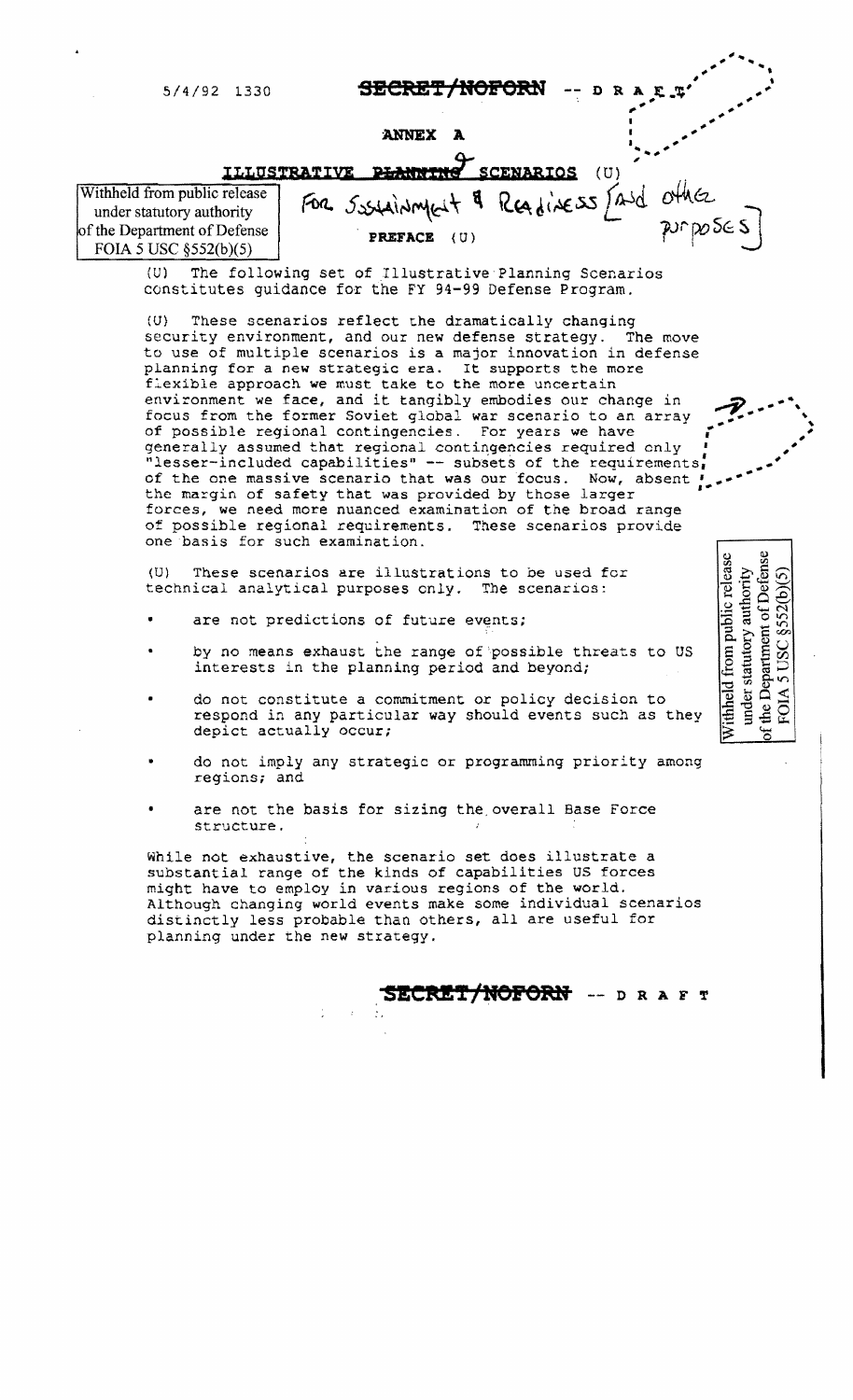### $5/4/92$  1330

under statutory authority<br>the Department of Defense<br>FOIA 5 USC §552(b)(5)

f the Department c<br>FOIA 5 USC §5:

Withheld from public release

# SECRET/NOFORN -- DRAFT

The uncertainty of the international environment (se  $(U)$ the Planning for Uncertainty" diseassion in Cection II.B makes it difficult -- in some respects, impossible -- to project or estimate either the circumstances under which US military power might be employed; or the size of US, allied/coalition, and adversary forces that could be involved; or the details of how such operations might be conducted and supported. The characterizations and data in these scenarios depict events in decidedly greater detail than can in fact be known. Rather, the scenarios include such detail simply to provide precise guidance for programming, and a common "yardstick" for the various Defense Components to use in formulating and evaluating the defense programs.

Accordingly, these scenarios are to be used as an (U). analytical tool where necessary for the formulation and assessment of specific defense requirements and programs.  $In$ particular, these scenarios enable planners and programmers to devise and examine defense programs for appropriate levels of mobility, readiness, sustainment, and modernization, and other elements of the capability to employ decisive combat power. They thereby help ensure balance and consistency among types of forces, and across various Components' supporting programs.

(Detailed analysis based on this DPG scenario set -- for  $(U)$ example, formulation and evaluation of specific requirements, where necessary -- should draw as appropriate on the information in the more detailed version of the scenario set. issued by \_\_\_\_\_\_, from which these scenarios were derived.)

 $(U)$ However, although these scenarios focus primarily on Crisis Response (and in one case, Reconstitution), each of the four elements of our strategy involve other requirements that are not fully addressed in this scenario set and yet also require programming actions and analysis -- for example, strategic deterrent forces; forward presence, including such activities as humanitarian assistance and combatting drug trafficking; and other crisis response requirements such as operations in widely varying climates, terrains and environments.

Accordingly, the scenarios are not the basis for sizing . (U). overall force structure or the Base Force -- the overall force is sized to support all the elements of the new defense strategy. Given the need, explained above, for a more 'nuanced examination of the full range of possible regional requirements facing a force now sized with less "margin of error" for regional crises, the Department's analyses should evaluate the level of risk inherent in carrying out the new strategy with that force in various regional contexts. Scenarios are a useful tool to assist such evaluation by illuminating capabilities and identifying possible

**SECRET/NOFORN** 

Withheld from public release under statutory authority of the Department of Defense FOIA 5 USC §552(b)(5)

 $--$  DRAFT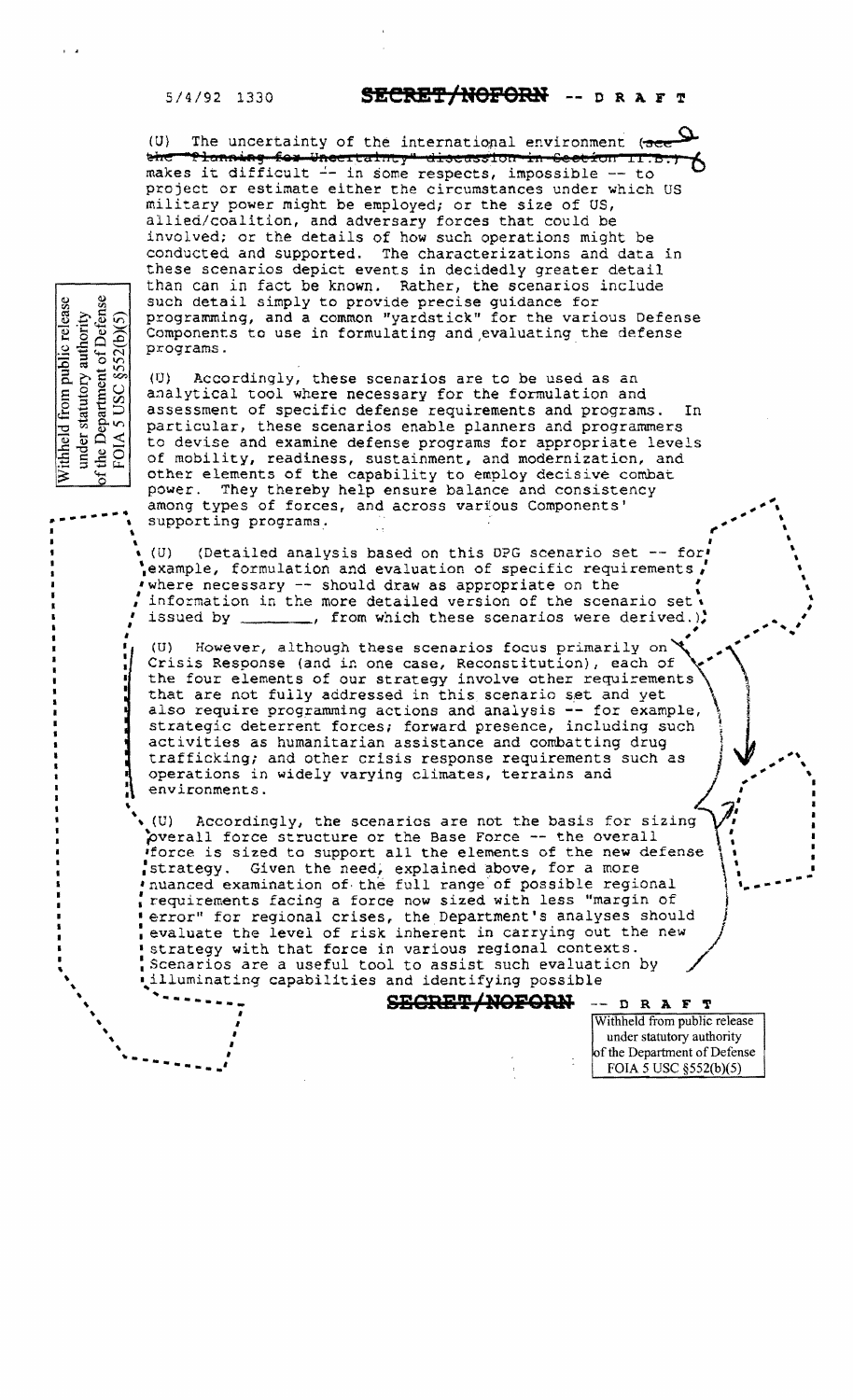# 5/4/92 1330 **SECRB'f'/HOPORlf** -- D R AFT

~

 $\boldsymbol{\beta}^{(k)}$ 

**,** 

under statutory authority<br>of the Department of Defense<br>FOIA 5 USC  $$52(b)(5)$ 

Withheld from public release

 $\ddot{\phantom{a}}$ 

,,, ,'

•

,, I

 $\lambda$ ", \

**"** , ""

,

"

deficiencies, and by complementing **--** as well as tangibly incorporating  $-$  experienced professional judgment. this purpose, maximum flexibility is desirable; force capabilicies should be evaluated using the widest possible range of assumptions, although we must understand at minimum how the force performs with respect to the main areas of capability required, as depicted in this scenario set.

(U) This scenario set is not intended to constrain planners from adjusting to future changes in the strategic environment or evaluating as is needed the adequacy of forces to meet other possible threats. After this set is published and used as guidance for formulating and assessing the FY 94-99 program, continued evolution in the strategic environment, or . the need for scenarios for other applications, may require the development of additional or more detailed scenarios. If' necessary, the information presented in this set should be updated or revised for future applications and the superseded by the next pps. Scenario set you were the fundamental strategic concepts and assumptions underlying this scanario<br>set -- as described in the new defense strategy and policies<br>set forth above -- should remain the basic for any scenarios set set develobed for other annihetions

(U) The list of U.S. Forces in each Major Regional Contingency (MRC) identifies a basic force package that woul d be able to prevent the enemy from achieving his objectives; to stabilize the situation; and to conduct the gountereffensive joperation and/or enable the arrival of additional units. Such an additional force package that the<br>NCA might order to the operation is also shown. These NCA might order to the operation is also shown. forces' employment would make the **counteraffonsive** phase shorter and more decisive with fewer casualties, although their delivery to the conflict would entail a delay in starting that counters fourth (greater than the reduction the counteroffensive s duration), during which forces in theater would continue to be subject to combat operations. the connectoriensive souration), during which forces in<br>theater would continue be be supject to combat operations.<br>For the program planning porposes of these scenarios, (do/de  $not$ ] include the additional rarde in each scenario's  $\mathcal{L} = \mathcal{L}$ • e, $\mathcal{E} \subset \mathcal{E}$  $I = \frac{1}{2}$ **" , ... fIIA-,** , , , , s., , o,' \ **"** " programmatic requirement.

**'....** ", - **-.**   $\rightarrow$   $\gamma_{\mu}$ .  $\gamma_{\mu}$  (U) The list of U.S. Forces in each MRC includes only above the-line (macro-level) combat forces, while the listings for **"** Lesser Regional Contingencies provide somewhat more detailed information on U.S. forces. Planners and programmers should make appropriate assumptions regarding combat support and combat service support force, and below-the-line combat force, in their evaluations for capability requirements.

(U} Lesser Reqional Contingency (LRC) scenarios are provided to evaluate U.S. military requirements in circumstances that demand a more rapid delivery of the complete (but much smaller) U.S. force package into theater than do MRCs. Additionally, LRCs place greater emphasis on capabilities for

under statutory authority of the Department of Defense FOIA 5 USC §552(b)(5)

# Withheld from public release **by ALCRET/NOFORM** -- D R A F T

under statutory authority<br>the Department of Defense<br>FOIA 5 USC §552(b)(5) Withheld from public release

**,.-•••••** 

**;** :<br>.

, where  $\mathbf{r}$